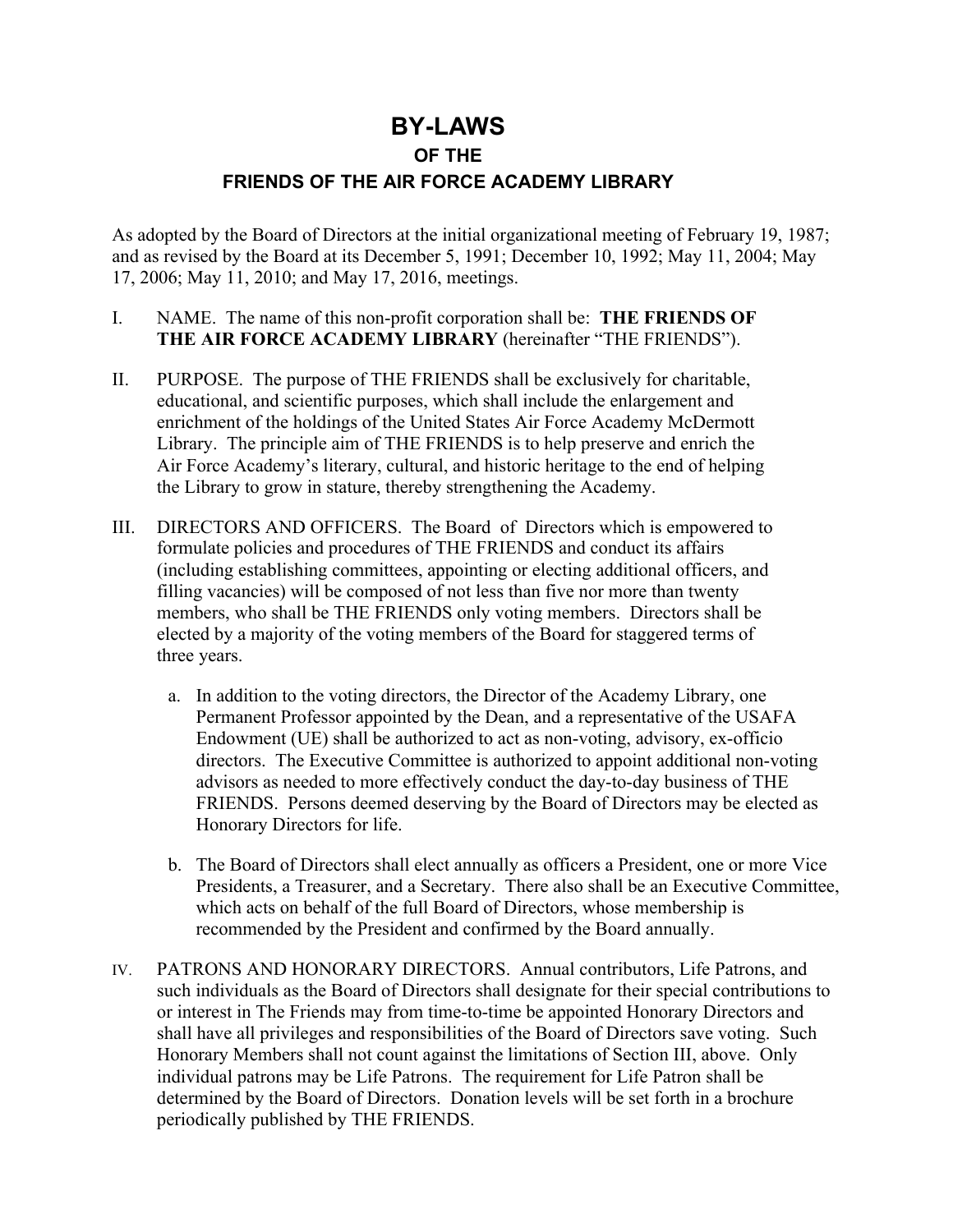- V. SOURCES AND USES OF FUNDS. THE FRIENDS is a non-profit corporation registered in the State of Colorado as a non-profit corporation and organized under 26 U.S.C. §501(c)(3). Financial support to help achieve THE FRIENDS' goals may be provided by annual cash contributions; patrons; present or deferred gifts of cash, securities or other property from individuals, organizations, and foundations; fund raising activities that might be undertaken from time to time; and other sources. When donors wish to offer gifts to the Air Force Academy using THE FRIENDS as an intermediary, THE FRIENDS may assist in negotiating acceptance of such gifts by the Academy Library.
- VI. SERVICES AVAILABLE TO PATRONS. Patrons receive copies of THE FRIENDS' newsletters and will be invited to attend such programs as might be arranged. The Director of the Academy Library may offer patrons other privileges as regulations and conditions permit.
- VII. INDEMNIFICATION. To the greatest extent allowed under Colorado law and subject to available resources, any present or former director, officer, employee, fiduciary, or agent of THE FRIENDS shall be indemnified against expenses actually and reasonably incurred by reason connected to that person's service in any threatened, pending, or completed action, suit, or other proceeding, provided such person acted in good faith and in a manner he or she reasonably believed to be in the best interests of THE FRIENDS.

## VIII. MEETINGS

- a. Meetings of the Executive Committee shall be held at such time and place as may be determined by the President or his designated representative with a minimum of five (5) days prior notice. The Executive Committee may consider and vote on any issue not specifically reserved to the entire Board of Directors in Section III and Section IX of these Bylaws. A majority of Executive Committee members must be present, or represented by their proxy, to establish a quorum and a simple majority of those present will pass any issue considered by the Committee.
	- i. An Officer of The Friends may collect proxies in advance of the meeting from Executive Committee members who may be unable to attend. Proxies can be written or electronically mailed. Oral proxies are not acceptable.
	- ii. Acceptable proxies may be used to establish a quorum.
	- iii. The Executive Committee member designated on the proxy will vote the proxy received. An alternate Executive Committee member may be named by the person giving the proxy in case the original designee is not present. If no individual is designated to cast the proxy vote, then the President or other designated Executive Committee member will vote the proxy.
	- iv. A mail-in vote of the entire Executive Committee may be taken if an issue arises that is of such a nature as to justify the vote of the entire Committee. This will require that every voting member of the Executive Committee be polled by mail, facsimile, electronic mail, or other written means. The response time for a vote to be counted will be fifteen (15) calendar days if polled using electronic means or thirty (30) calendar days if polled by mail.